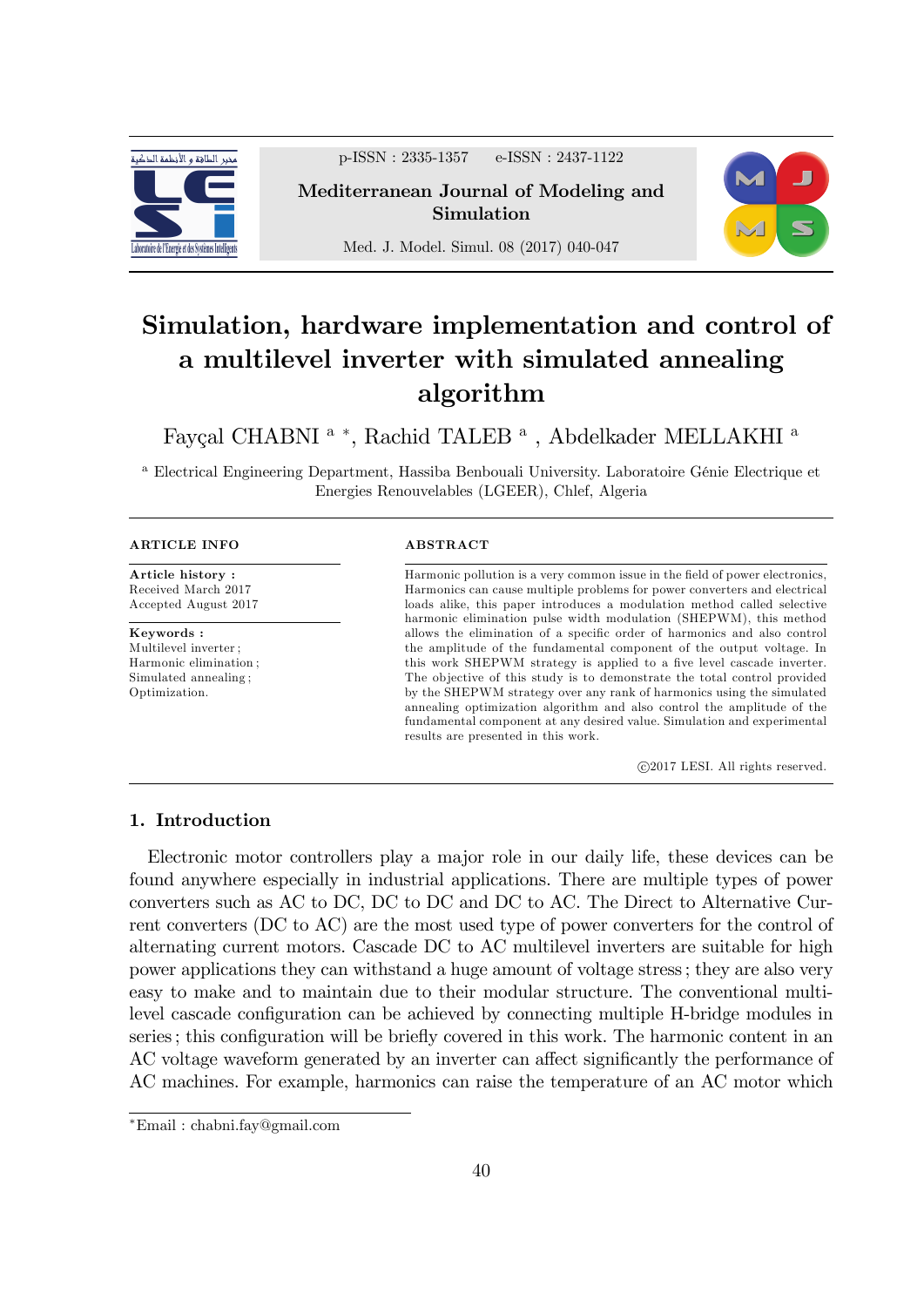decreases the lifetime of the insulation and consequently the lifetime of the motor itself. One way to Öght this problem is by choosing the right modulation strategy. Several modulation strategies have been proposed and studied for the control of multilevel inverters such as Sinusoidal Pulse width modulation (SPWM) [1] and space vector pulse width modulation (SVPWM) [2]. A more efficient method called selective harmonic elimination pulse width modulation (SHE-PWM) is also used; the method offers a lot of advantages such as operating the inverters switching devices at a low frequency which extends the lifetime of the switching devices. The main disadvantage of selective harmonic elimination method is that a set of non-linear equations extracted from the targeted system model must be solved to obtain the optimal switching angles to apply this strategy. Multiple computational methods have been used to calculate the optimal switching angles such as Newton-Raphson (N-R) [3], this method dependent on initial guess of the angle values in such a way that they are sufficiently close to the global minimum (desired solution). And if the chosen initial values are far from the global minimum, non-convergence can occur. Selecting a good initial angle, especially for a large number of switching angles can be very difficult. Another approach is to use optimization algorithms such as genetic algorithm  $(GA)$  [4], firefly algorithm  $(FFA)$  [5] and particle swarm optimization  $(PSO)$  $[6]$  and differential evolution (DE)  $[7]$ . The main advantage of these methods is that they are free from the requirement of good initial guess. This article discusses the possibility of using the simulated annealing algorithm to solve the selective harmonic elimination problem, and also to demonstrate the possibility of eliminating any undesired harmonic of any rank. The simulated annealing algorithm was first introduced in 1979 by Armen G. Khachaturyan in and it was used in multiple applications such as solving facility layout problems [8], telecommunication network problems [9], optimal reactive power problem [10] and integrated circuits design [11] .In this work the SA algorithm is used to compute the optimal switching angles necessary for the SHEPWM method, in the case of a uniform step Öve level waveform, only one harmonic is eliminated and the fundamental component is controlled. This work is organized as follows the next section will present brieáy the SHEPWM for multilevel inverters and the simulated annealing optimization method. The third section presents the obtained simulation results, simulation and experimental results are presented in the last section.

## 2. SHEPWM for Multilevel Inverts

#### 2.1. Proposed converter and the SHEPWM strategy

The structure of the converter chosen in this study is presented in left side of figure 1, the converter consists of two H-bridges, each bridge is powered by its own isolated direct current power source  $Vdc_1$  and  $Vdc_2$  with  $Vdc_1 = 25V$  and  $Vdc_2 = 25V$ , this particular configuration can generate five voltage levels. In order to apply the SHEPWM strategy to this inverter the generated output voltage waveform has to be a simple stepped signal, the left side of figure 1 illustrates a generalized form of a uniform stepped voltage waveform with  $\theta_1$  and  $\theta_2$  are the optimal angles to be computed in order to eliminate the undesired harmonics and control the fundamental component simultaneously.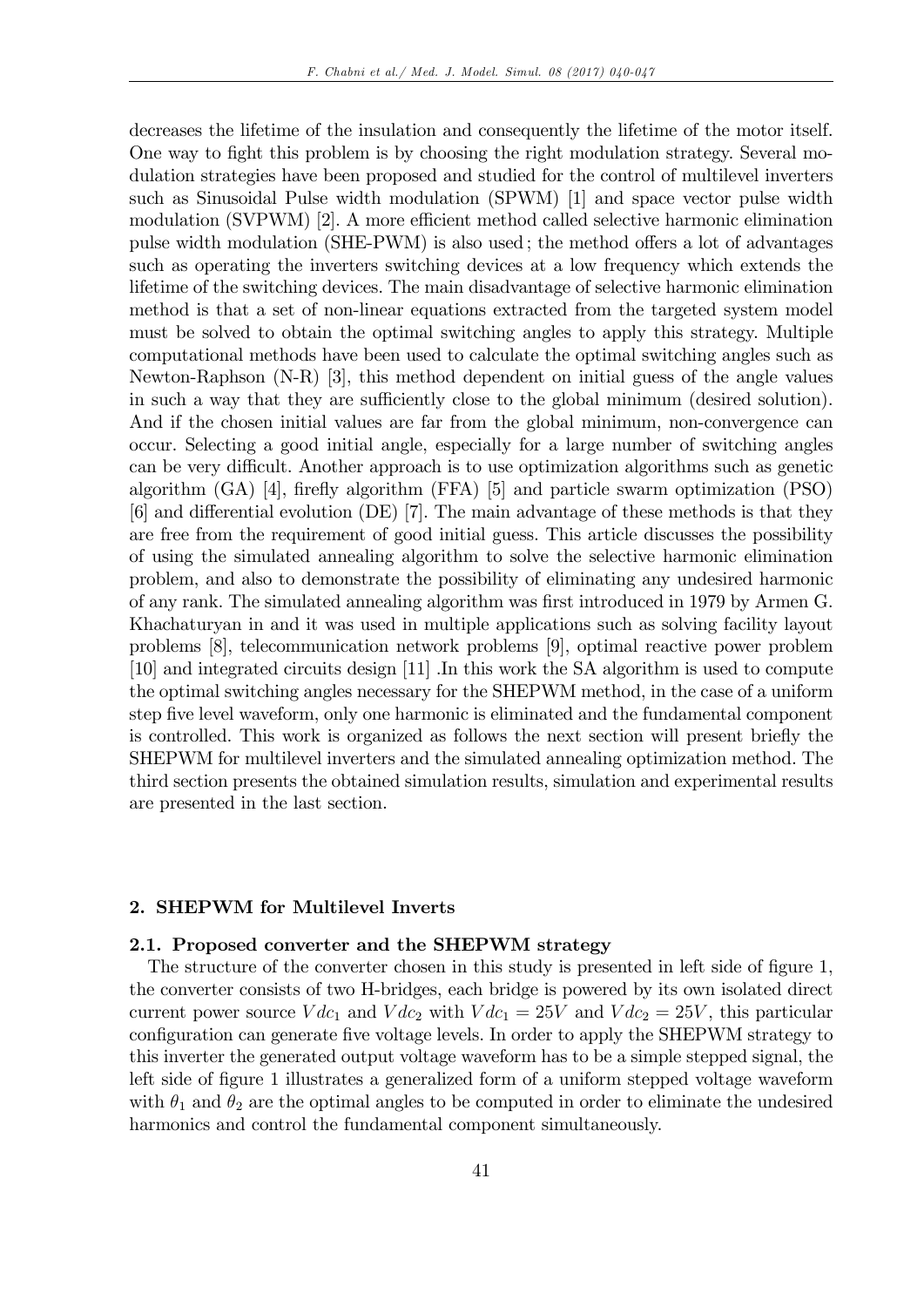

Fig.  $1$  – Schematic of the proposed multilevel converter (Left) Generalized five level voltage waveform (Right).

The number of voltage levels that can be generated by Cascade multilevel inverters is generally presented by  $2P+1$  where P represents the number of voltage levels or switching angles in a quarter waveform of the signal, and  $P-1$  is the number of undesired harmonics that can be eliminated from the generated waveform. In a five level inverter with uniform step voltage waveform, the number of voltage levels generated in quarter waveform is two plus the zero level which means only one harmonic can be eliminated. To control the peak value of the output voltage and eliminate any harmonic, with quarter and half wave symmetry characteristics of the voltage waveform are taken in consideration, the Fourier series expansion is given as :

$$
V(\omega t) = \sum_{n=1,3,5,...}^{\infty} \left[ \frac{4V_{dc}}{n\pi} \sum_{i=1}^{p} \cos\left(n\theta_{i}\right) \right] \sin\left(n\omega t\right) \tag{1}
$$

Where n is rank of harmonics,  $n = 1, 3, 5, \ldots$ , and  $p = (N-1)/2$  is the number of switching angles per quarter waveform., and  $\theta_i$  is the i<sup>th</sup> switching angle, and N is the number of voltage levels per half waveform. The optimal switching angles  $\theta_1$  and  $\theta_2$  can be determined by solving the following system of non-linear equations :

$$
\begin{cases}\nH_1 = \cos(\theta_1) + \cos(\theta_2) = M \\
H_n = \cos(n\theta_1) + \cos(n\theta_2) = 0\n\end{cases}
$$
\n(2)

Where  $M = ((N-1)/2)r/4$ , r is the modulation index end. The obtained solutions must satisfy the following constraint :

$$
0 < \theta_1 < \ldots < \theta_p < \pi/2 \tag{3}
$$

An objective function is necessary to perform the optimization operation, the function must be chosen in such way that allows the elimination of low order harmonics while maintaining the amplitude of the fundamental component at a desired value Therefore the objective function is defined as :

$$
f(\theta_1, \theta_2) = \left(\sum_{n=1}^2 (\cos(\theta_n) - M))^2 + \left(\sum_{n=1}^p (\cos(n\theta_n))\right)^2\right)
$$
(4)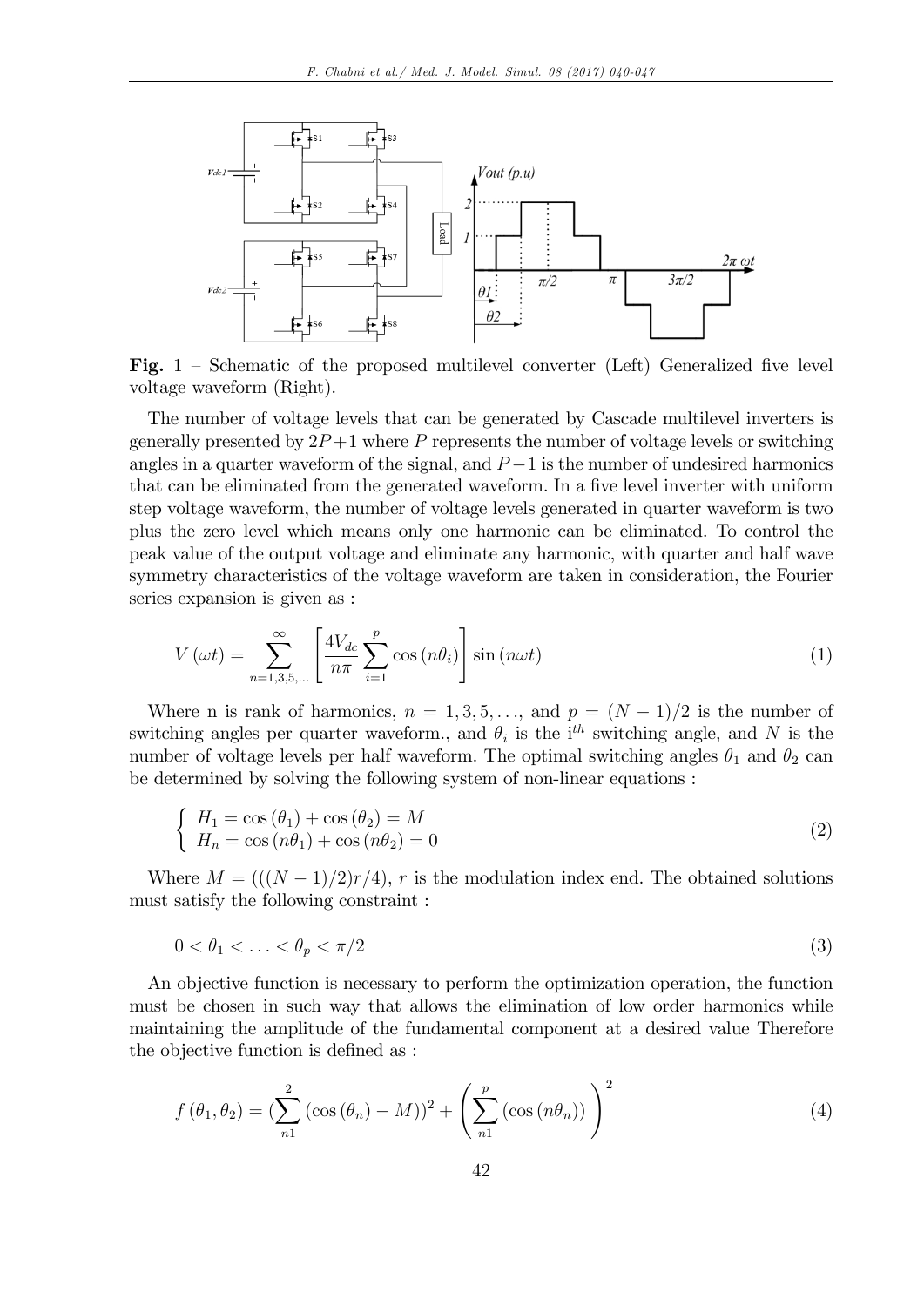The optimal switching angles are obtained by minimizing Eq (4) subject to the constraint Eq  $(3)$ . The main problem is the non-linearity of the transcendental set of Eq  $(2)$ , the simulated annealing is used to overcome this problem.

#### 2.2. Simulated annealing

The simulated annealing is a stochastic global optimization method that can differentiate between multiple local optima points. The algorithm is inspired from the process of cooling metal after heating it to get a perfect crystal structure with minimum defects. While many optimization methods get stuck in a local minimum instead of converging to a global minimum, the simulated annealing solves this problem by performing a random search. Figure (2) presents a simplified flowchart of the simulated annealing algorithm.

The algorithm deals with the minimization of an objective function using a parameter called temperature to evaluate the probability of accepting worst values to escape local minima. The algorithm starts by defining the values of parameters and algorithm operators, and also sets the temperature parameter T to an initial value with initial set of solutions. In this algorithm new random solutions are generated for each iteration, if the newly generated solution improves the objective function  $f(x)$  expressed in (4) and gave better result than the previous one, then the proposed solution is accepted. Another technique to evaluate the improvement of the system, is to accept the new random solution with a likelihood according to a probability of  $e^{(-\Delta f)}$ , where  $\Delta f$  is the variation of the objective function, this variation can be expressed by the following equation.

$$
\Delta f = f\left(x^k\right) - f\left(x^{k-1}\right) \tag{5}
$$

Where  $k$  is the current iteration.



Fig.  $2$  – Generalized five level voltage waveform.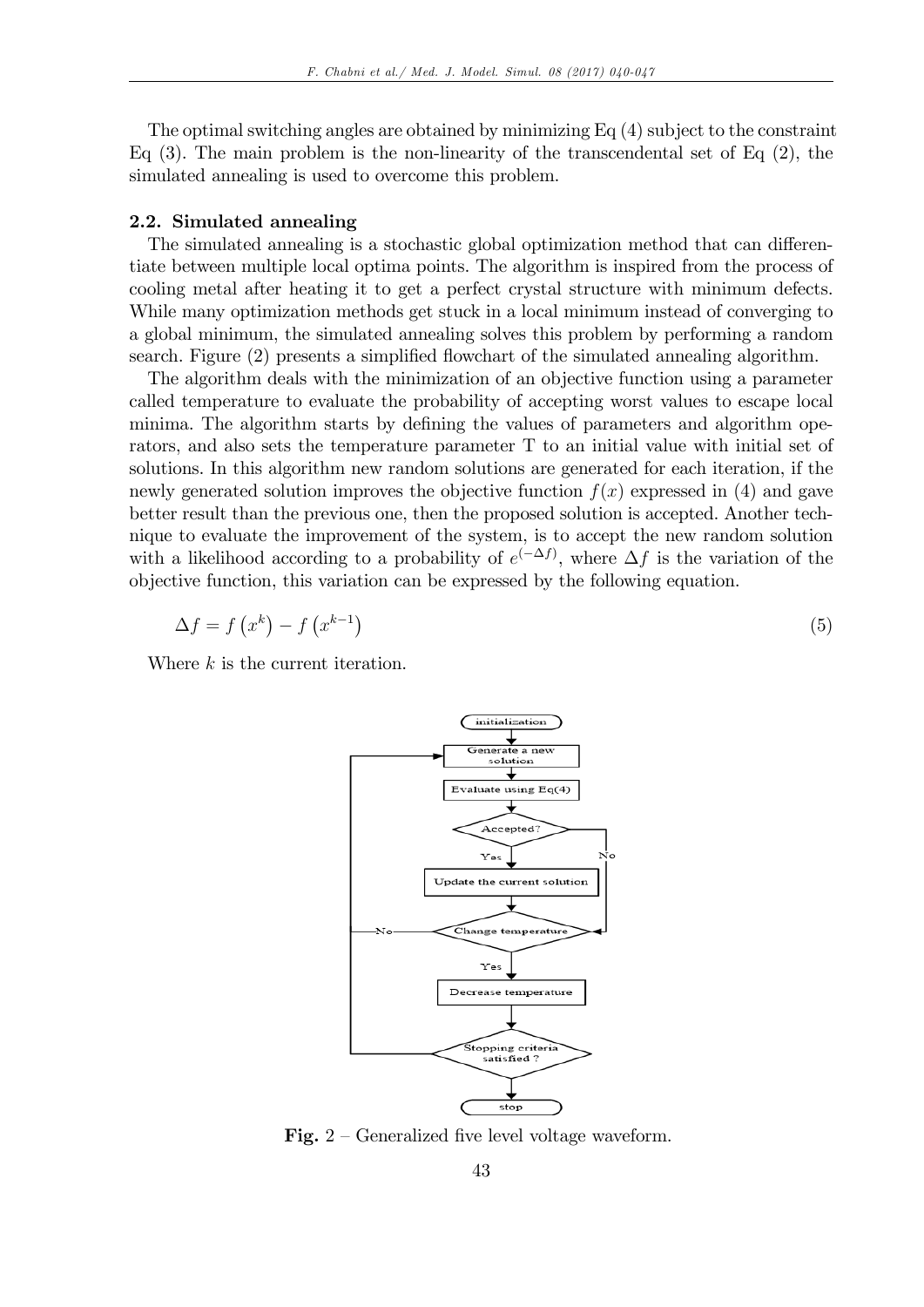#### 3. Simulation Results

In order to prove the theoretical predictions and to test the effectiveness of the proposed algorithm, the control method and the mathematical model of the proposed inverter were developed and simulated using MATLAB/SIMULINK scientific programming environment; the optimization program was executed on a computer with  $\text{Intel}(R) \text{ Core}(TM)$ i3 CPU@ 2.13GHz Processor and 4GB of RAM, the optimization algorithm takes 127.43 seconds to complete the computation process.

The left side of figure  $(3)$ , figure  $(4)$  and figure  $(5)$  show the generated waveforms in the case of eliminating the third, fifth and the seventh harmonics respectively, and for different modulation indices r where  $r_1 = 0.7$ ,  $r_2 = 0.85$  and  $r_3 = 0.9$ , whereas the left side of the same figures show the FFT analysis of the generated waveforms for the above mentioned cases and also for different values of r. It can be noticed from the voltage waveforms that by decreasing the modulation index, the switching angles will have higher values and this will lead to a decrease in the amplitude of the fundamental component this effect can be clearly observed in the FFT analysis figures. And also it can be clearly seen from the FFT analysis that the undesired harmonics were successfully eliminated in each case, for example in figure  $(3)$  the third harmonic was eliminated while the fifth harmonic remained untouched, whereas in figure (4) the fifth harmonic was eliminated while the third and the seventh harmonics remained untouched.



Fig.  $3$  – Generated Voltage waveforms (Left) and FFT analysis (Right) in the case of eliminating the third harmonic.



Fig.  $4$  – Generated Voltage waveforms (Left) and FFT analysis (Right) in the case of eliminating the fifth harmonic.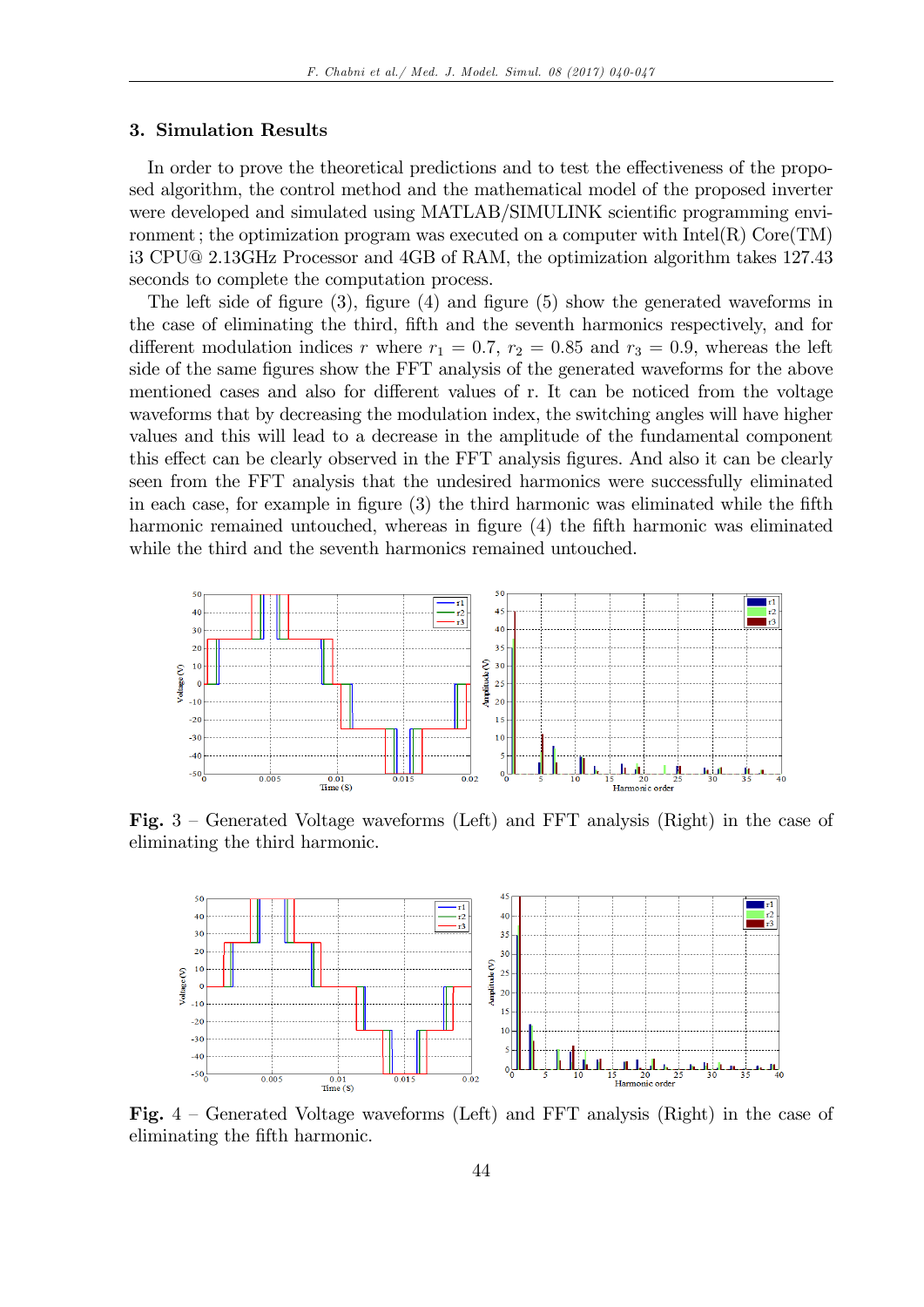

Fig.  $5$  – Generated Voltage waveforms (Left) and FFT analysis (Right in the case of eliminating the seventh harmonic.

#### 4. Experimental Results

A five level inverter prototype was built to validate the results obtained from the simulation process ; Irf640 MOSFETS were used as switching devices for the proposed inverter, 4N25 optocouplers were used to protect the microcontroller used in this experiment, Siglent SDS 1000 oscilloscope with FFT capability was used to preview the voltage waveforms and to perform  $FFT$  analysis. The left side figure 6, figure 7 and figure 8 show the experimental waveforms in the case of eliminating the third, Öfth and seventh harmonic respectively, and each waveform was generated for a particular value of modulation index r. The right side of same figures show the FFT analysis of generated waveforms for the cases mentioned previously, and it can be clearly seen that the third, Öfth and the seventh harmonics were successfully eliminated, and also it can be noticed that there is a slight change in the value of the fundamental component.



Fig.  $6$  – Generated Voltage waveforms (Left) and FFT analysis (Right) in the case of eliminating the third harmonic  $r = 0.7$ .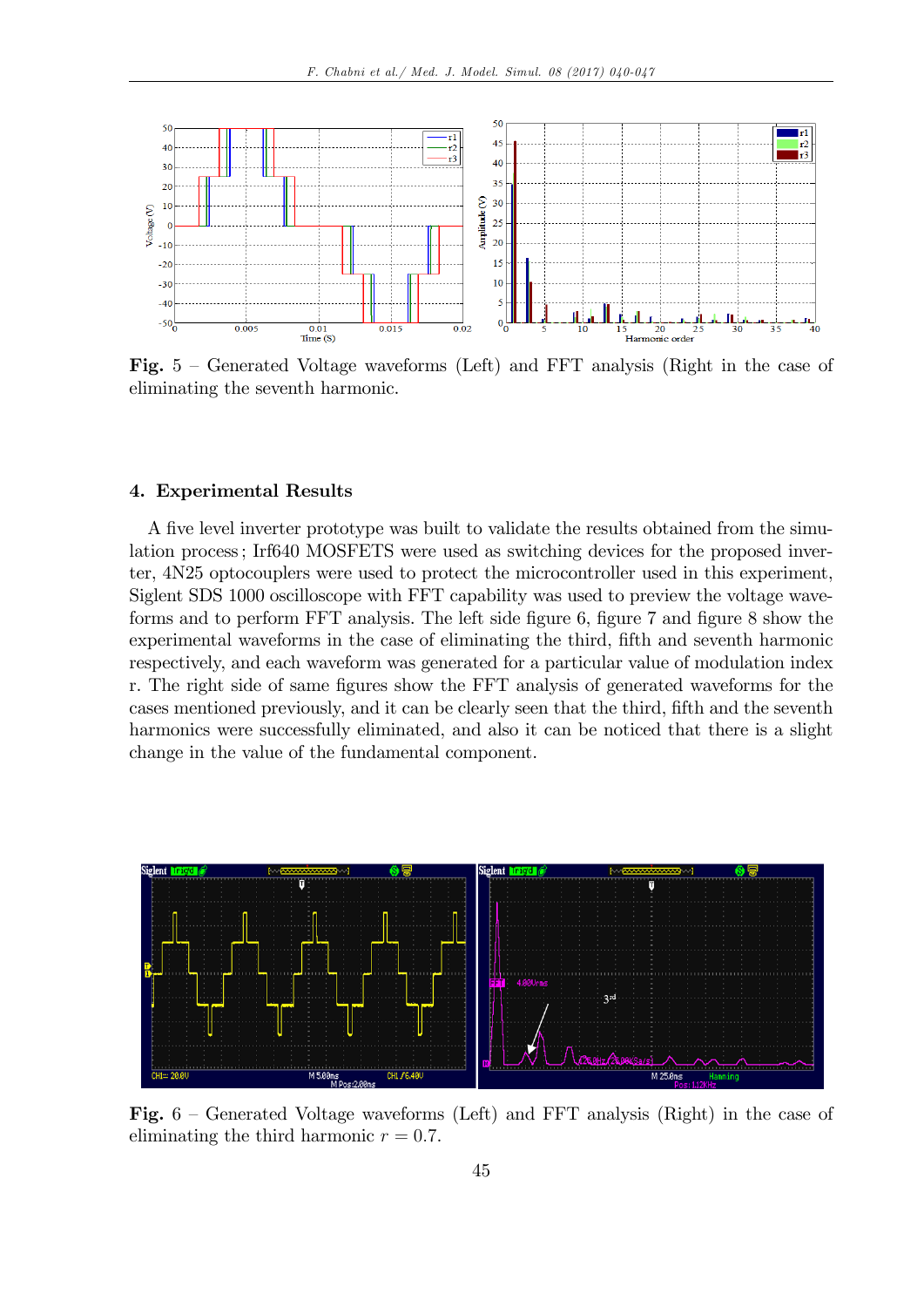

Fig.  $7$  – Generated Voltage waveforms (Left) and FFT analysis (Right) in the case of eliminating the fifth harmonic  $r = 0.85$ .



Fig.  $8$  – Generated Voltage waveforms (Left) and FFT analysis (Right in the case of eliminating the seventh harmonic for  $r = 0.9$ .

## 5. Conclusion

This paper demonstrated the ability of the selective harmonic elimination strategy for multilevel inverters of eliminating any undesired harmonics and maintain the fundamental component at a desired value, and also the possibility of using the simulated annealing algorithm to solve the optimal switching problem for multilevel inverters. The set of non-linear equations that describe the overall system are solved to obtain the optimal switching angles using the proposed optimization algorithm which belongs to the physics inspired optimization methods. The selective harmonic elimination strategy was tested in this paper for multiple situations and different values of modulation index r in order to prove the efficiency of this control method. Simulation and experimental results show a great agreement in this work.

## REFERENCES

[1] Karami, B. Barzegarkhoo, R. Abrishamifar, A. and Samizadeh, M., 2015 .A switchedcapacitor multilevel inverter for high AC power systems with reduced ripple loss using SPWM technique, In Power Electronics, Drives Systems & Technologies Conference , pp. 627-632.